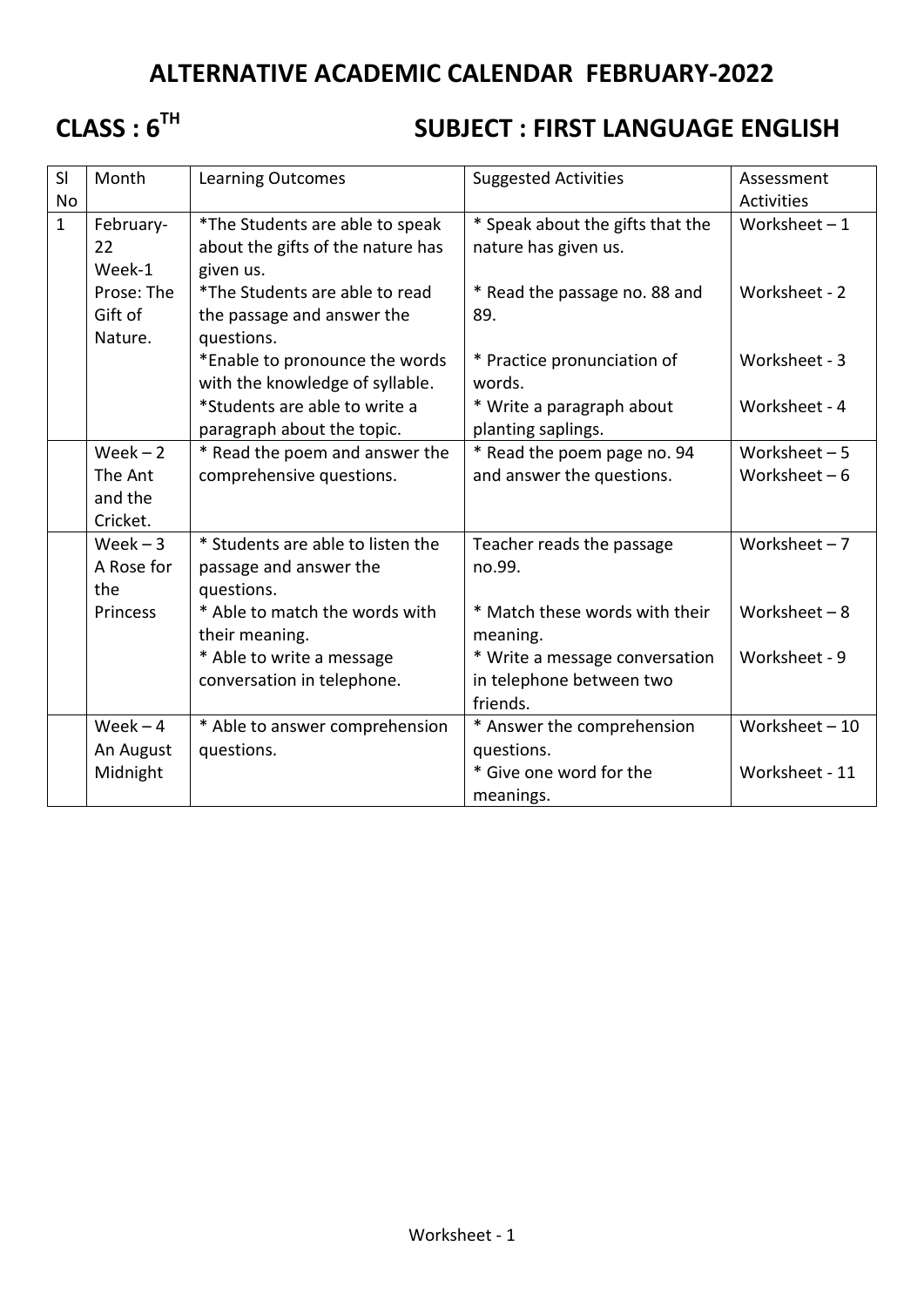I. Speak about the gifts that the nature has given us.

| Worksheet - 2                                                  |  |  |  |  |  |
|----------------------------------------------------------------|--|--|--|--|--|
| I. Answer the following questions.                             |  |  |  |  |  |
| 1. What is our moral duty?                                     |  |  |  |  |  |
|                                                                |  |  |  |  |  |
| 2. How can we maintain ecological balance?                     |  |  |  |  |  |
|                                                                |  |  |  |  |  |
| 3. Who are the carrier of pollen?                              |  |  |  |  |  |
|                                                                |  |  |  |  |  |
| 4. What is water pollution?                                    |  |  |  |  |  |
|                                                                |  |  |  |  |  |
|                                                                |  |  |  |  |  |
| 5. Give three examples where trees are used in our daily life? |  |  |  |  |  |
| 6. How can we take care of rare animals?                       |  |  |  |  |  |
|                                                                |  |  |  |  |  |
|                                                                |  |  |  |  |  |
|                                                                |  |  |  |  |  |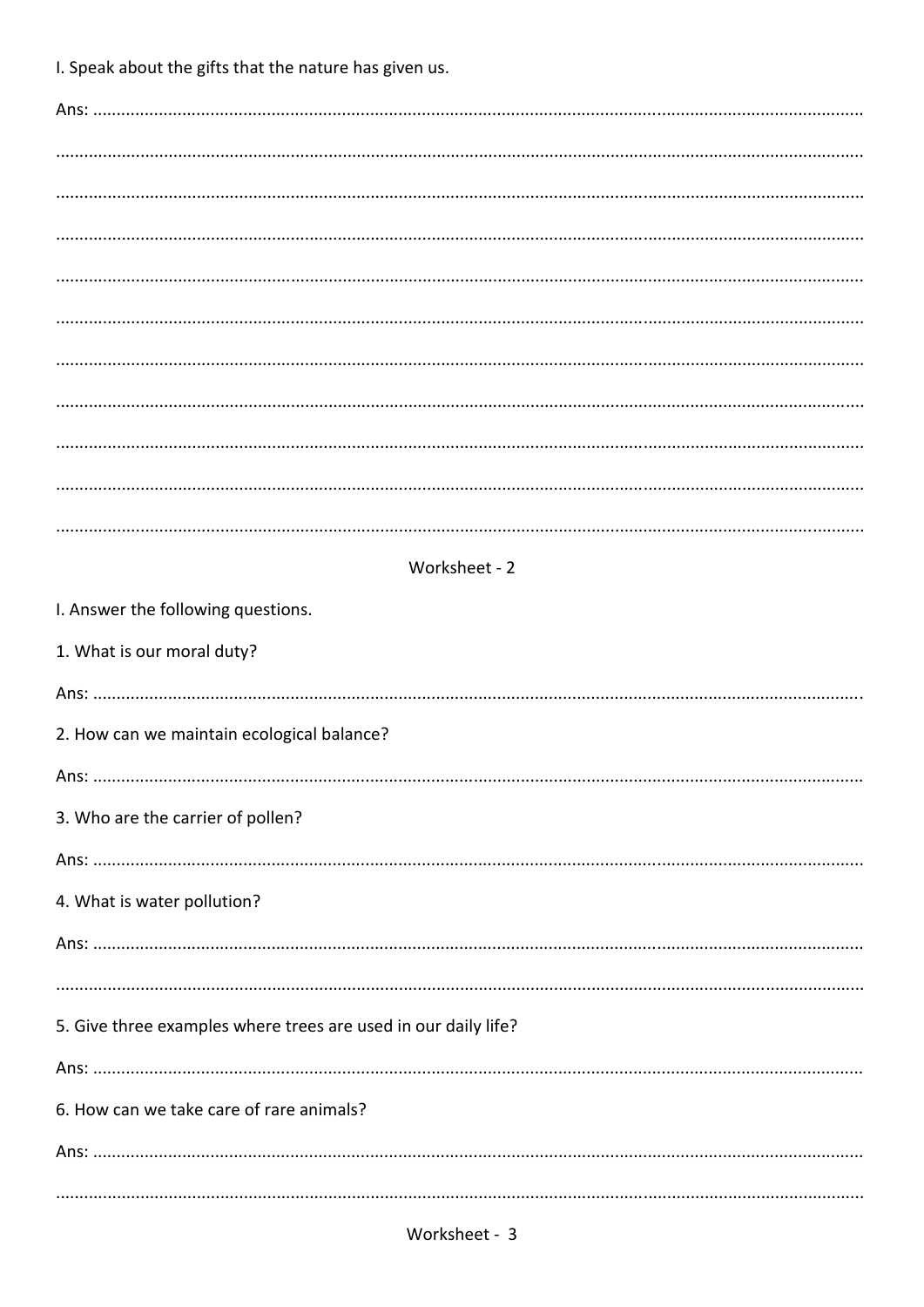I. Read the words aloud and syllabify the sounds.

Ex: "Responsibility" has two stresses, Secondary stress is weak, primary stress is strong.

| $Re - spon - si - bi - li - ty.$              |                |               |  |  |  |  |
|-----------------------------------------------|----------------|---------------|--|--|--|--|
| 1. Curiosity. -                               |                |               |  |  |  |  |
| 2. Generosity -                               |                |               |  |  |  |  |
| 3. Timidity                                   | $\blacksquare$ |               |  |  |  |  |
| 4. Sincerity -                                |                |               |  |  |  |  |
| 5. Specialty -                                |                |               |  |  |  |  |
|                                               |                | Worksheet - 4 |  |  |  |  |
| I. Write a paragraph about planting saplings. |                |               |  |  |  |  |
|                                               |                |               |  |  |  |  |
|                                               |                |               |  |  |  |  |
|                                               |                |               |  |  |  |  |
|                                               |                |               |  |  |  |  |
|                                               |                |               |  |  |  |  |
|                                               |                |               |  |  |  |  |
|                                               |                |               |  |  |  |  |
|                                               |                |               |  |  |  |  |
|                                               |                |               |  |  |  |  |
|                                               |                |               |  |  |  |  |
|                                               |                |               |  |  |  |  |
| II. Steps taken to prevent water pollution.   |                |               |  |  |  |  |
|                                               |                |               |  |  |  |  |
|                                               |                |               |  |  |  |  |
|                                               |                |               |  |  |  |  |
|                                               |                |               |  |  |  |  |
|                                               |                |               |  |  |  |  |
|                                               |                |               |  |  |  |  |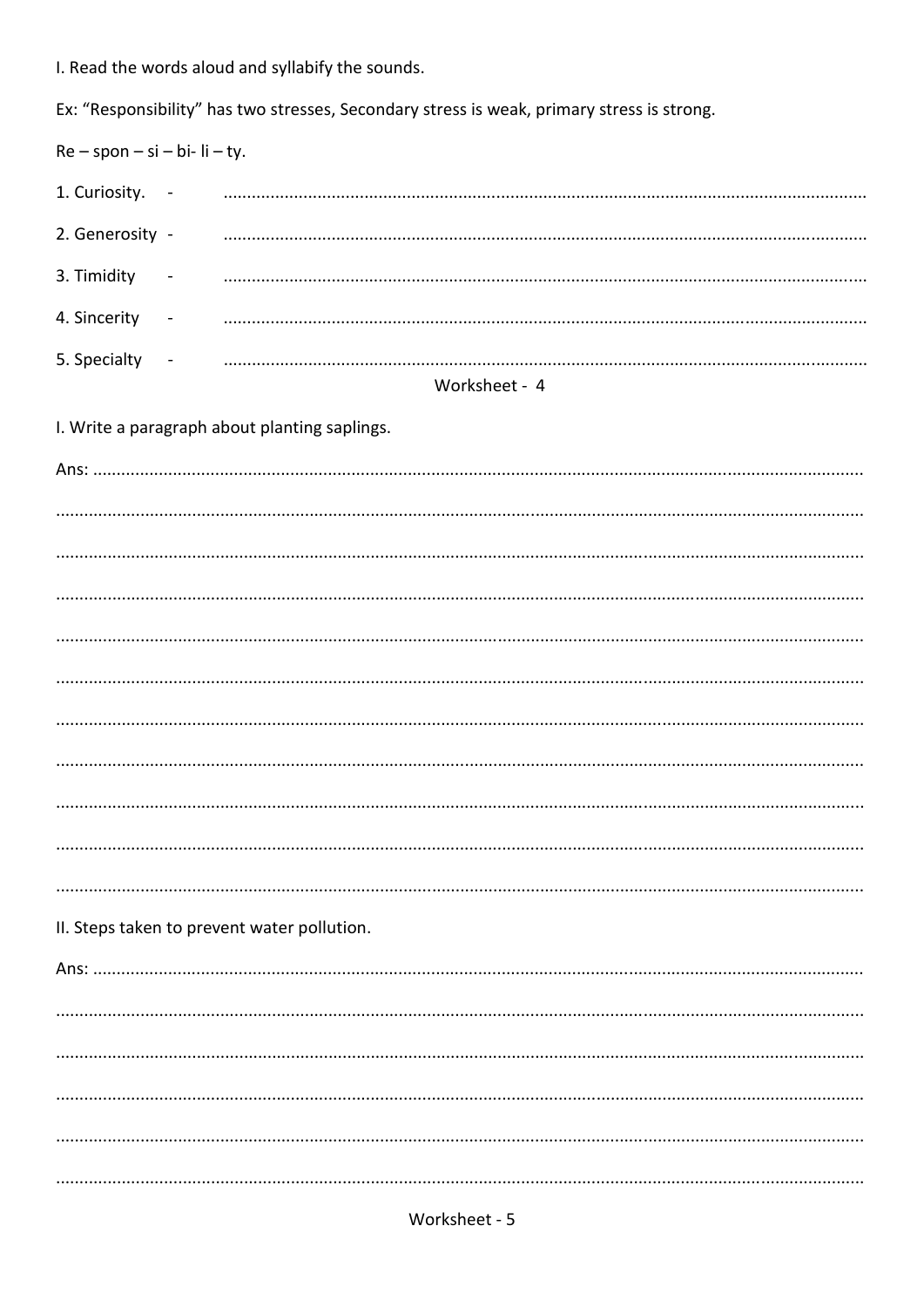Answer the following questions. 1. What did the cricket do when the weather was good? Ans and the second state of the second state of the second state of the second state of the second state of the 2. What was it unhappy about? 3. Was the ant Cricket's servant or friend? Worksheet - 6 I. Match the words with their meanings. 1. Complain Said  $\mathbf{r}$ 2. Famine save nothing  $\mathcal{L}^{\mathcal{L}}$ 3. Wicket Speak in an unhappy - $\mathbf{r}$ 4. Quoth A small gate  $\sim$  $\sim$ 5. Lay nothing by having nothing to eat - $\Box$ Worksheet - 7 Listen to the passage and answer the following questions. 1. Where did the king and the minister go one night? 2. How were they dressed? 3. What did they want to find out? Worksheet  $-8$ I. Match the words with their meanings. 1. Tended Moved quickly 2. Dazed Took away forcibly  $\blacksquare$  $\blacksquare$ 3. Scrambled took care of 4. Devasted extremely shocked or sad- $\mathbf{r}$ 5. Abducted lost in thoughts